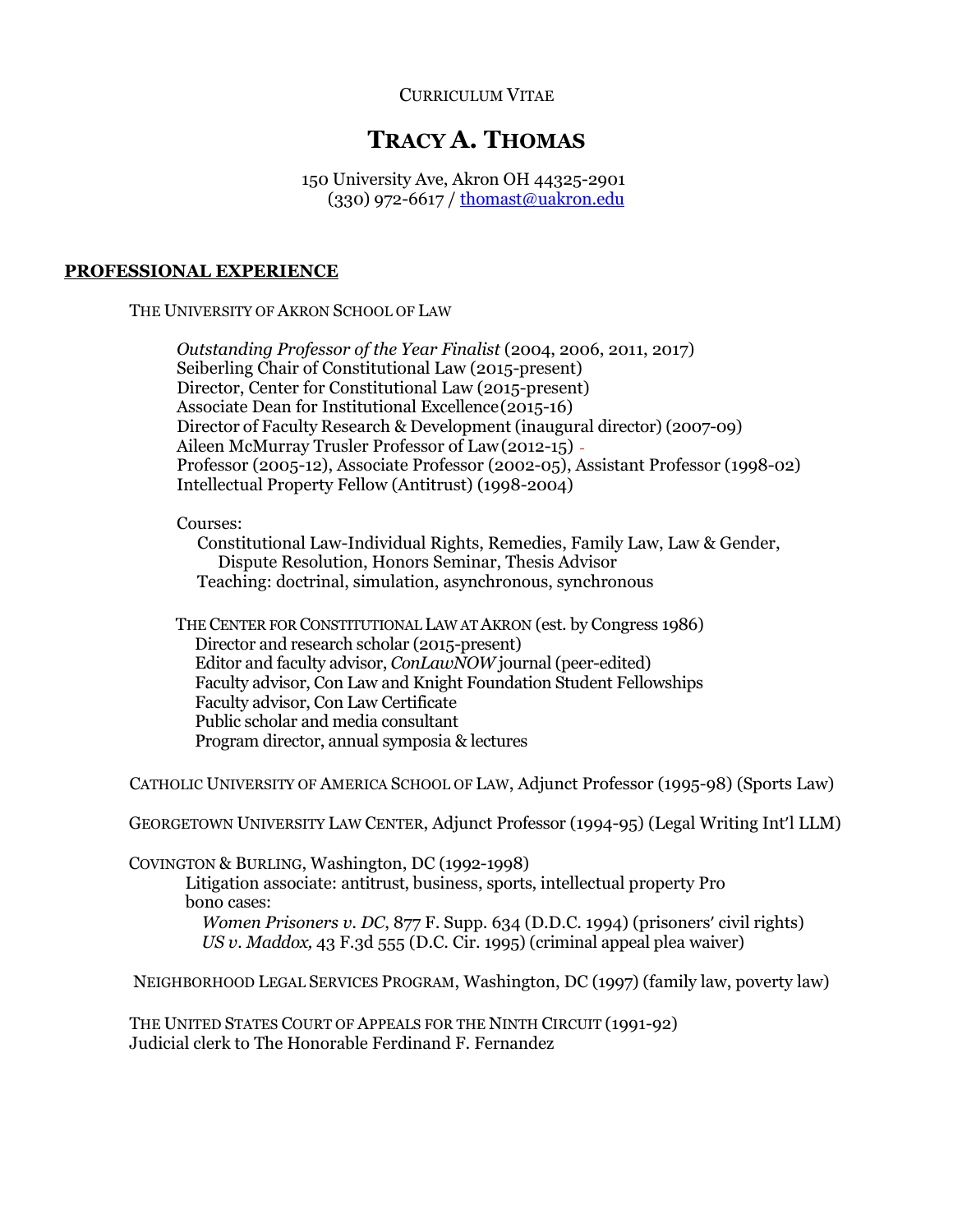#### **EDUCATION**

Loyola Law School, Los Angeles, J.D. 1991, *Order of the Coif* Production Editor, *Loyola International & Comparative Law Journal* Note, *007: Licensed to Limit Without Notice*, 13 LOY.INT'L& COMP. L. J. 95 (1990) National Moot Court Team Extern, The Honorable Cynthia Holcomb Hall, US Court of Appeals for the Ninth Circuit

California State University, Long Beach, Master of Public Administration 1991 (GPA 4.0)

Miami University, B.A. 1987, *cum laude*, Public Administration Senior Prize for Outstanding Scholarship in Political Science Mortar Board Senior Honor Society (achievement in scholarship, leadership, service)

#### **SCHOLARSHIP**

[Google Scholar](https://scholar.google.com/citations?user=HiPCgeUAAAAJ&hl=en&oi=sra) Profile [Amazon Author Page](https://www.amazon.com/Tracy-A.-Thomas/e/B00X50EK5I/ref%3Ddp_byline_cont_book_1) Digital Commons Research Page[: http://works.bepress.com/tracy\\_thomas](http://works.bepress.com/tracy_thomas) SSRN: [http://papers.ssrn.com/sol3/cf\\_dev/AbsByAuth.cfm?per\\_id=284134](http://papers.ssrn.com/sol3/cf_dev/AbsByAuth.cfm?per_id=284134)

#### Honors and Awards

Law Alumni Faculty Publication Award, 2020, for *More Than the Vote* Law Alumni Faculty Publication Award, 2019, for *From Nineteenth Amendment to ERA* Law Alumni Book Award, 2017, for *The Feminist Foundations of Family Law*  Faculty Scholar of the Year, 2013, The University of Akron School of Law Law Alumni Faculty Publication Award, 2015, for *Back to the Future* Distinguished Scholar Award, UA Graduate Committee, Research on Women & Gender, 2010 Law Alumni Faculty Publication Award 2005, for *The Prophylactic Remedy* Law Alumni Faculty Publication Award, 2013, for *The War on Women*  University Summer Fellowship, The University of Akron, 2004, for *Feminist Foundations* book University of Akron School of Law Summer Research Grant, 1999-2000, 2002-2014, 2016-18

## Notable Citations

US Courts of Appeal:

 *Central States Health & Welfare Fund v. Gerber Life Ins*., 771 F.3d 150, 158 (2d Cir. 2014) *Kiyemba v. Obama*, 555 F.3d 1022 (D.C. Cir. 2009)

US Federal District Courts:

*US Comm'ty Futures Trading Comm'n v. S. Tr. Metals*, 2017 WL 2875427 (S.D. Fla.2017) *Crown Cork & Seal Co. v. Int'l Ass'n of Machinists*, 2004 WL 567647 (D. Neb. 2004) *Givens v. Wal-Mart Stores, Inc.,* 327 F. Supp. 2d 1057 (D. Neb. Aug. 20, 2003)

*Mid-Century Ins. Co. v. Menking*, 327 F. Supp. 2d 1049 (D. Neb. Aug. 7, 2003). State Supreme Courts:

*Klutschkowski v. PeaceHealth*, 311 P.3d 461 (Oregon 2013)

*Farmer v. Farmer*, 2011 WL 3929114 (Wash. 2011)

*Newman v. Patton*, 692 S.E.2d 322 (Ga. 2010)

*Vermont v. Irving Oil Corp*., 955 A.2d 1098 (Vt. 2008)

Senate Judiciary Committee, Testimony on the Role of Nationwide Injunctions (Feb. 25, 2020) Treatises:

JAMES M. FISCHER, UNDERSTANDING REMEDIES 297-98 (2d ed. 2006) DOUGLAS LAYCOCK, MODERN AMERICAN REMEDIES 288, 292 (4th ed. 2010) DOUG RENDLEMAN, COMPLEX LITIGATION (2010) WILLIAM M. TABB & ELAINE W. SHOBEN, REMEDIES 90-91 (West Nutshell Series 2005)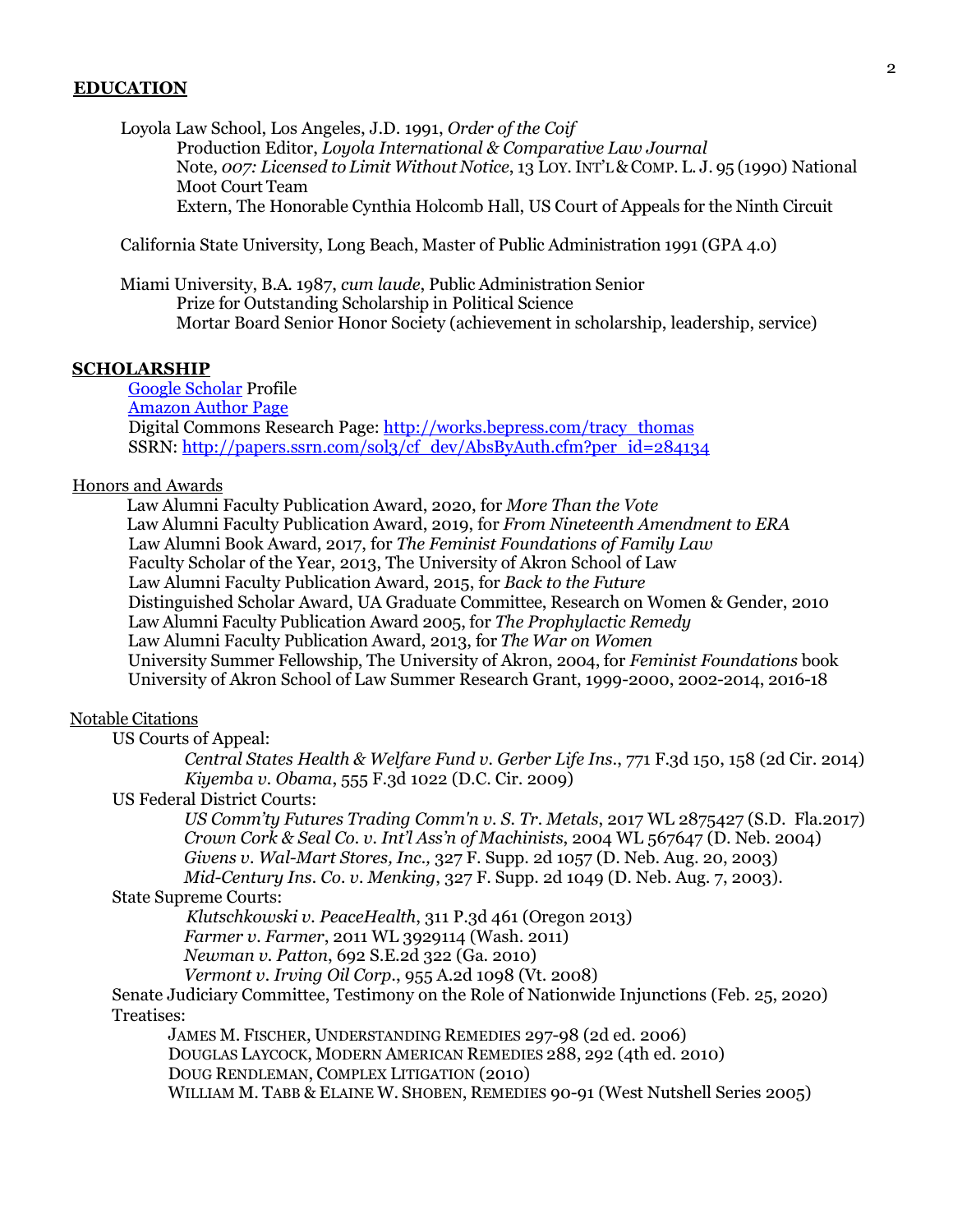Books

- ELIZABETH CADY STANTON & THE FEMINIST FOUNDATIONS OF FAMILY LAW (NYU Press 2016) --favorably reviewed by Paula Monopoli, 66 JOURNAL OF LEGAL EDUC. 979 (2017)
- THE "MANLYMIND" OF THE FIRST WOMAN JUDGE, FLORENCE ALLEN (in progress)
- Ed., FEMINIST LEGAL HISTORY: ESSAYS ON WOMEN AND LAW (with TJ Boisseau) (NYU Press 2011) -- favorably reviewed as "superb" in *Journal of American History*

Ed., REMEDIES: PUBLIC AND PRIVATE (West  $7<sup>th</sup>$  ed. 2023; 6th ed. 2017; 5th ed. 2009) (with David Levine & David Jung) (and Teacher's Manual)

Ed., WOMEN AND THE LAW (Thomson Reuters 2011-2020, new annual editions)

### Book Chapters

*The Long History of Feminist Legal Theory* in THE OXFORD HANDBOOK OF FEMINISM AND LAW IN THE UNITED STATES (Deborah Brake, Martha Chamallas & Verna Williams eds.) (Oxford U Press, forthcoming)

*Justice Ginsburg's Theory of Remedial Equity*, in THE JURISPRUDENTIAL LEGACY OF RUTH BADER GINSBURG (Ann Bartow & Ryan Vacca, eds., forthcoming NYU Press)

*[After Suffrage Comes Equal Rights? ERA as the Next Logical Step](https://papers.ssrn.com/sol3/papers.cfm?abstract_id=2673610)* (with Tracey Jean Boisseau), in 100 YEARS OF THE NINETEENTH AMENDMENT: AN APPRAISAL OF WOMEN'S POLITICAL ACTIVISM (Holly J. McCammon & Lee Ann Banaszak eds., Oxford U. Press 2018)

The Struggle for Gender Equality in the Northern District, in JUSTICE AND LEGAL CHANGE ON THE SHORES OF LAKE ERIE: A HISTORY OF THE NORTHERN DISTRICT OF OHIO (Paul Finkelman & Roberta Alexander eds. 2012)

*Elizabeth Cady Stanton & the Notion of a Legal Class of Gender*, *in* FEMINIST LEGAL HISTORY (Tracy A. Thomas & Tracey Jean Boisseau eds., NYU Press 2011)

*Law, History, and Feminism* (with Tracey Jean Boisseau) *in* FEMINIST LEGAL HISTORY: ESSAYS ON WOMEN AND LAW (Tracy A. Thomas & Tracey Jean Boisseau eds., NYU Press 2011)

*Sex v. Race, Again*, *in* WHO SHOULD BE FIRST? FEMINISTS SPEAK OUT ON THE 2008 PRESIDENTIAL CAMPAIGN (Johnetta Cole & Beverly Guy-Sheftall eds. SUNY Press 2010)

Bush v. Gore *and the Distortion of Common Law Remedies, in* THE FINALARBITER:LONG-TERM CONSEQUENCES OF *BUSH V.GORE* IN LAW AND POLITICS (SUNY Press 2005)

### Articles

*[Reclaiming the Long History of the "Irrelevant" Nineteenth Amendment](https://minnesotalawreview.org/article/reclaiming-the-long-history-of-the-irrelevant-nineteenth-amendment-for-gender-equality/)*, 105 MINNESOTA L. REV. 2623 (2021)

*[The Jurisprudence of the First Woman Judge, Florence Allen: Challenging the Myth of Women](https://scholarship.law.wm.edu/wmjowl/vol27/iss2/3/)  [Judging Differently](https://scholarship.law.wm.edu/wmjowl/vol27/iss2/3/)*, 27 WILLIAM & MARY J. RACE, GENDER & SOC. JUSTICE 293 (2021)

*[More Than the Vote: The Nineteenth Amendment as Proxy for Gender Equality](https://papers.ssrn.com/sol3/papers.cfm?abstract_id=3364546)*, 15STANFORD J. CIVIL RGTS & CIVIL LIBERTIES 349 (2020)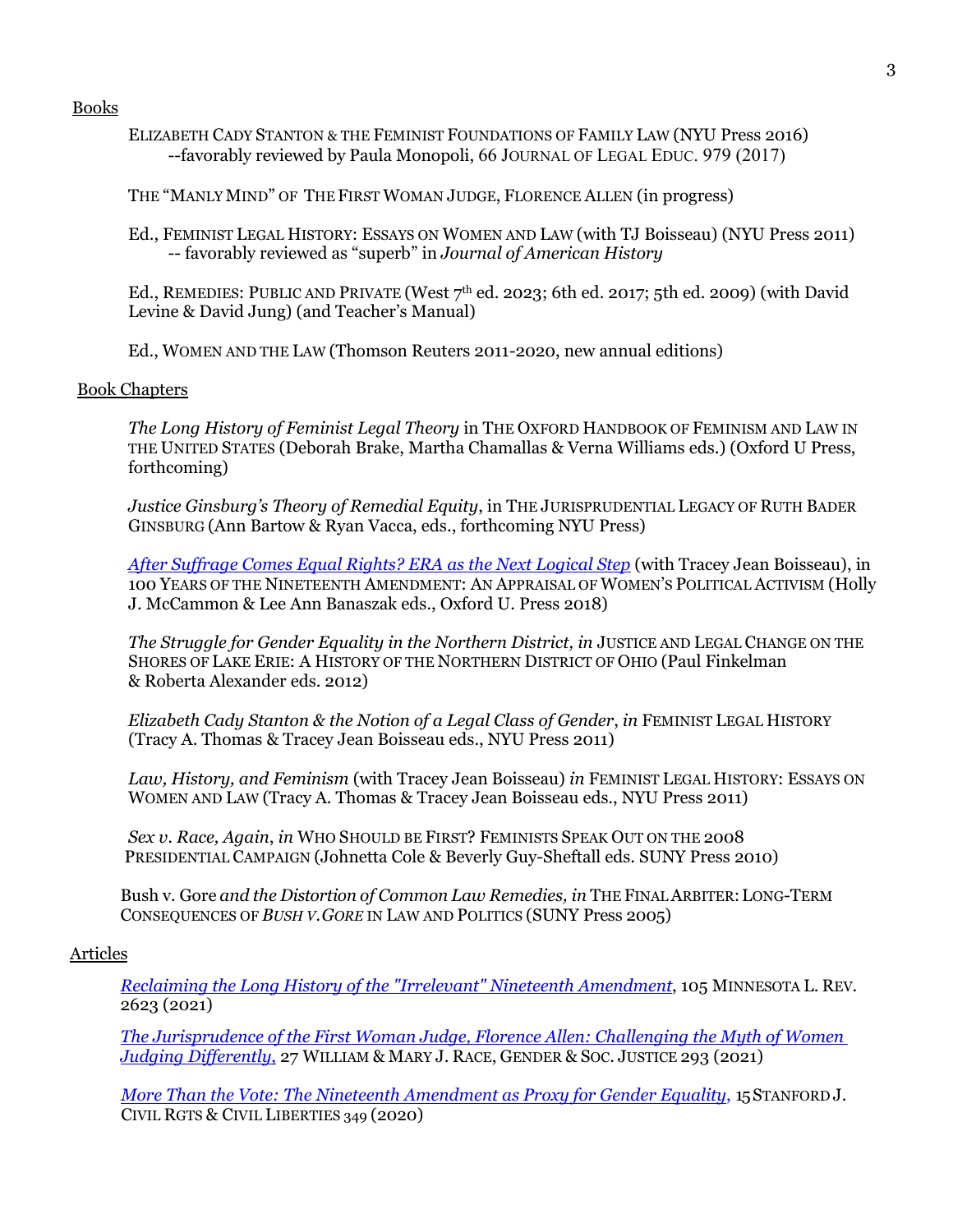*[Leveling Down Gender Equality,](https://papers.ssrn.com/sol3/papers.cfm?abstract_id=3157987)* 42 HARVARD J. LAW & GENDER 177 (2019)

-- reviewed as a "must-read," one of the "best works of recent scholarship" by Chao-Ju Chen, *[Equality for Whom?](https://equality.jotwell.com/equality-for-whom-the-curious-case-of-rbgs-equality-and-morales-santanas-nationality/)*, JOTWELL (Nov. 2019)

*[Reconsidering the Remedy of Gender Quotas](https://papers.ssrn.com/sol3/papers.cfm?abstract_id=2795054)*, HARVARD J. LAW & GENDER ONLINE (Nov. 2016)

*Back to the Future of Regulating Abortion in the First Term*, 29 WISC. J.GENDER L. & SOC. 47 (2014)

*Same-Sex Divorce*, 5 CAL. LAW REVIEW CIRCUIT 218 (Feb. 2014)

*Misappropriating Women's History in the Law & Politics of Abortion*, 36 SEATTLE L.REV. 1 (2012)

*Switching to Prophylactic Injunctions*, 90 TEX. L. REV. 295 (online) (2012) *Bailouts,*

*Bonuses, and the Return of Unjust Gains*, 87 WASH. U. L. REV. 437 (2010) Symposium,

*eBay Rx*, 2 AKRON INTEL. PROP. J. 187 (2008)

*The Continued Vitality of Prophylactic Relief,* 27 REV. LIT. 113 (2007)

*Proportionality and the Supreme Court's Jurisprudence of Remedies, 59 HASTINGS L.J. 73 (2007)* 

Symposium, *Restriction of Tort Remedies and the Constraints of Due Process: The Right to an Adequate Remedy,* 39 AKRON L. REV. 975 (2006)

*Elizabeth Cady Stanton and the Federal Marriage Amendment: A Letter to the President,* 22 CONST. COMMENT. 137 (2005)

*The Prophylactic Remedy: Normative Principles and Definitional Parameters of Broad Injunctive Relief,* 52 BUFFALO L. REV. 301 (2004)

*Ubi Jus, Ibi Remedium: The Fundamental Right to a Remedy, 41 SAN DIEGO L. REV. 1633 (2004)* 

*Justice Scalia Reinvents Restitution*, 36 LOY. L.A. L. REV. 1063 (2003)

*Understanding Prophylactic Remedies Through the Looking Glass of* Bush v. Gore*,* 11 WM. & MARY BILL RTS. J. 343 (2002)

*The New Marital Property of Employee Stock Options,* 35 FAM. L. Q. 497 (2001) (solicited)

*Congress' Section 5 Power and Remedial Rights,* 34 U.C. DAVIS L. REV 673 (2001)

#### Other Works

*Rewritten Feminist Judgment in* Sessions v. Morales-Santana, in FEMINIST JUDGMENTS: FAMILY LAW OPINIONS REWRITTEN (Rachel Rebouche ed., Cambridge Univ. Press 2020)

Book Review, *[Strange Bedfellows: Marriage in the Age of Women's Liberation](https://academic.oup.com/jah/article-abstract/106/4/1139/5741545)*, 106 J. LEGAL HISTORY 1139 (2020) (solicited)

*[From Nineteenth Amendment to ERA: Constitutional Amendments for Women's Equality](https://www.americanbar.org/groups/public_education/publications/insights-on-law-and-society/volume-20/issue-1/from-19th-amendment-to-era/)*, ABA INSIGHTS MAG. (Jan. 20, 2020)

*Rewritten Feminist Judgment in* Dep't of Power v. Manhart, in FEMINIST JUDGMENTS: REWRITTEN OPINIONS OF THE UNITED STATES SUPREME COURT (Kathryn Stanchi, Linda Berger &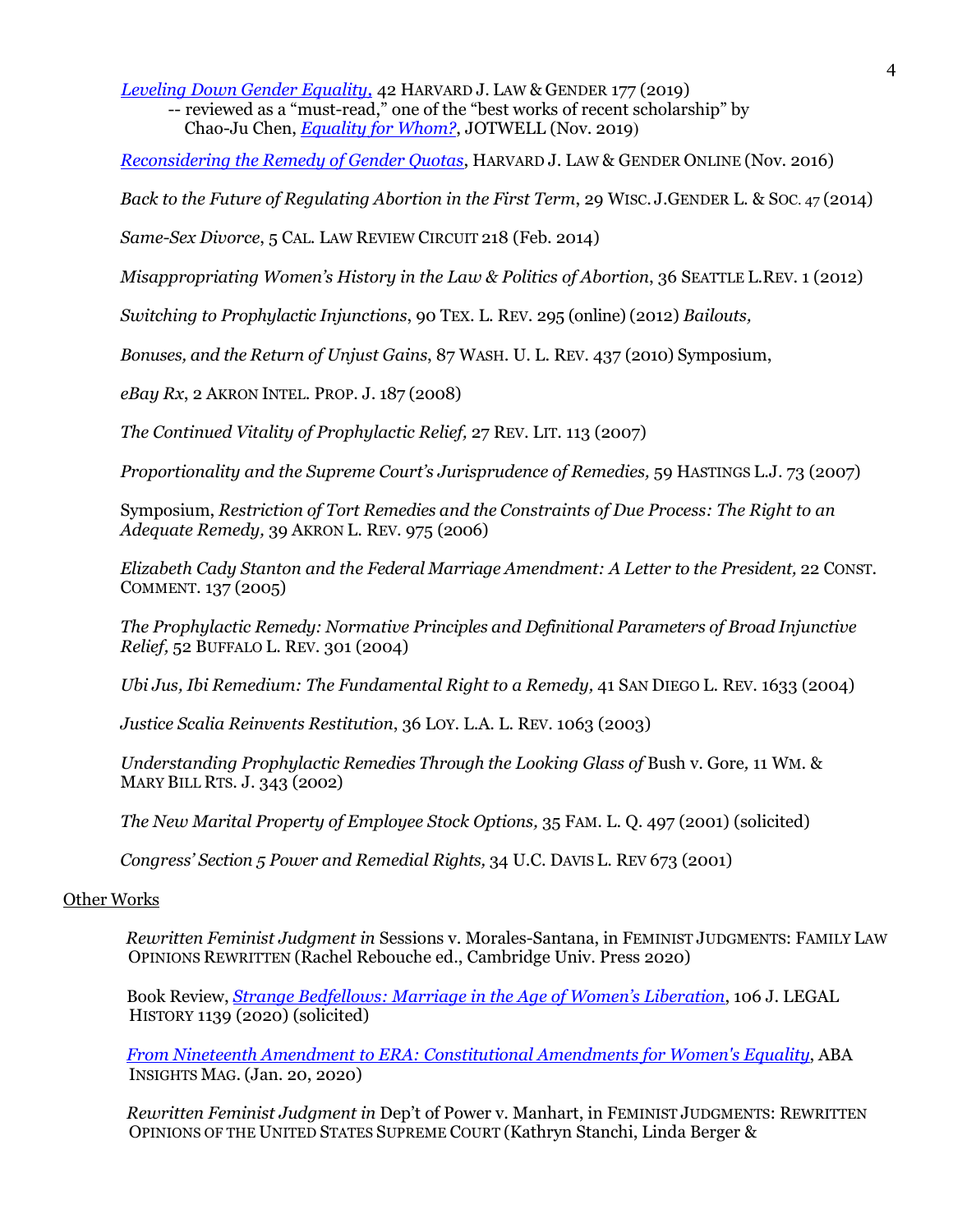Bridget Crawford, eds. Cambridge Univ. Press 2016)

Invited Peer Reviewer, *Cambridge Press*, *Stanford Law Review, Harvard Law Review, Law & History Review*, *Journal of Women's History* (2017-present)

*Teaching Women's Legal History*, in TEACHING LEGAL HISTORY: COMPARATIVE PERSPECTIVES (Robert Jarvis ed., Wildy, Simmonds, & Hill 2014)

*Teaching Remedies as Problem Solving: Keeping It Real,* 57 SLU REV. 673 (2013)(solicited)

Book Review, *Barbara Babcock, The Trials of Clara Foltz*, 99 J. AM. HISTORY 319 (2012)

*Women's Suffrage, in* ENCYCLOPEDIA OF THE SUPREME COURT OF THE UNITED STATES (Macmillan 2008) (solicited)

QUESTIONS & ANSWERS: REMEDIES (Lexis 2007) (with Rachel Janutis)

*Elizabeth Cady Stanton, in* ENCYCLOPEDIA OF AMER. CIVIL LIBERTIES (Routledge 2006)

Book Review, *Sharon Hatfield's "Never Seen the Moon: The Trials of Edith Maxwell*," 24 LAW & HIST. REV. 695 (2006) (solicited)

Book Review, *The Beecher Sisters as Nineteenth-Century Feminist Icons of the Sameness Difference Debate*, 11 CARDOZO WOMEN'S L.J. 107 (2004) (reviewing BARBARA A. WHITE, THE BEECHER SISTERS (Yale Univ. Press 2003))

# **SELECTED MEDIA**

[Gender and the Law Prof Blog](http://lawprofessors.typepad.com/gender_law) (2013-present) Jurist, *[The End of Roe](https://nam11.safelinks.protection.outlook.com/?url=https%3A%2F%2Fwww.jurist.org%2Fcommentary%2F2021%2F12%2Ftracy-thomas-end-of-roe%2F&data=04%7C01%7Cthomast%40uakron.edu%7Cfce48cd6f58c4a28b2f808d9c94bdc04%7Ce8575dedd7f94ecea4aa0b32991aeedd%7C0%7C0%7C637762151413209543%7CUnknown%7CTWFpbGZsb3d8eyJWIjoiMC4wLjAwMDAiLCJQIjoiV2luMzIiLCJBTiI6Ik1haWwiLCJXVCI6Mn0%3D%7C3000&sdata=%2FLQz6XPyqvYipByh73KfWHk4fGc9CRevu1nni8kJt4A%3D&reserved=0)* (Dec. 23, 2021) PBS TV, Cincinnati, video documentary, Let Ohio Women Vote (Nov. 2021) Podcast, [Potential Impacts of the Appointment of Amy Coney Barrett](https://anchor.fm/womenwithissues/episodes/Potential-Impacts-of-The-New-Conservative-Supreme-Court-elstlg) (Nov. 2020) Christian Science Monitor, *[Ruth Bader Ginsburg](https://www.csmonitor.com/USA/Justice/2020/0918/Ruth-Bader-Ginsburg-Fierce-women-s-advocate-and-icon-in-her-own-right)* (Sept. 18, 2020) French Press, *US Supreme Court Still a Key Argument for Trump Campaign* (Sept. 10, 2020) Lily Blog, Washington Post, *[Was Susan B. Anthony Antiabortion?](https://www.thelily.com/was-susan-b-anthony-antiabortion-two-sides-are-dueling-over-the-answer-and-the-definition-of-feminism/)* (Aug. 3, 2020) ABA Journal, *[100 Years On, The ERA Rises from the Ashes](https://nam03.safelinks.protection.outlook.com/?url=https%3A%2F%2Fwww.americanbar.org%2Fgroups%2Fdiversity%2Fwomen%2Fpublications%2Fperspectives%2F2020%2Fmarch%2F100-years-the-era-rises-the-ashes%2F&data=02%7C01%7Cthomast%40uakron.edu%7C5d78a1d800924d26b84008d82f159ee6%7Ce8575dedd7f94ecea4aa0b32991aeedd%7C0%7C0%7C637311117206469268&sdata=3oRc8GcaN8qxAF5X6FBViYGBRydWIrTRGF23GVMwzQM%3D&reserved=0)*, *Perspectives* (Mar. 22, 2020) NPR, Wisconsin, *[Virginia Just Ratified the ERA -](https://www.wpr.org/virginia-just-ratified-equal-rights-amendment-what-does-mean) What Does that Mean?* (Jan. 21, 2020) Time, *The History and Future of the Equal Rights Amendment* (July 2019) The Atlantic, *[The Epic Political Battle Over the Legacy of the Suffragettes](https://www.theatlantic.com/politics/archive/2019/06/abortion-debate-and-legacy-womens-suffrage/590422/)* (June 2019) Cleveland.com, Oberlin bakery case (Summer 2019) NPR, Boston, Here & Now, *[Yale Lawsuit to Integrate Fraterniti](https://www.wbur.org/hereandnow/2019/02/15/yale-fraternities-sexual-misconduct-lawsuit)*es (Feb. 2019) CPN Business, Sarah James, The Oracle Gender Pay Case (Jan. 2019) Gary Rivers Talk Radio, [Predictions for the U.S. Supreme Court in 2019](https://www.whbc.com/shows/gary-rivers-show)  Washington Times, *School May Make Bras Mandatory* (May 2018) Christian Science Monitor, *The Legacy of Justice Ruth Bader Ginsburg* (2019) Christian Science Monitor, *For Women in Law, RBG is Their Super Hero Movie* (2018) Japanese Public Broadcasting, #MeToo sexual harassment movement (2017) NPR Texas, #MeToo sexual harassment movement (2017) CNN Money, #MeToo sexual harassment movement (2017) Reuters, Google engineer and workplace diversity backlash (2017) Bustle, *The Surprising Sexism of Maternity Leave* National Law J., *EEOC Fights Ninth Circuit Ruling on Gender Pay Gap* (May 23, 2017) Law.com, Karen Sloan, If It's a New Dean, It Must be a Woman (Mar. 30, 2017) Slate, Meaghan Winter, *Roe v. Wade* [Was Lost in 1992](http://www.slate.com/articles/double_x/cover_story/2016/03/how_the_undue_burden_concept_eroded_roe_v_wade.html) (Mar. 27,2016)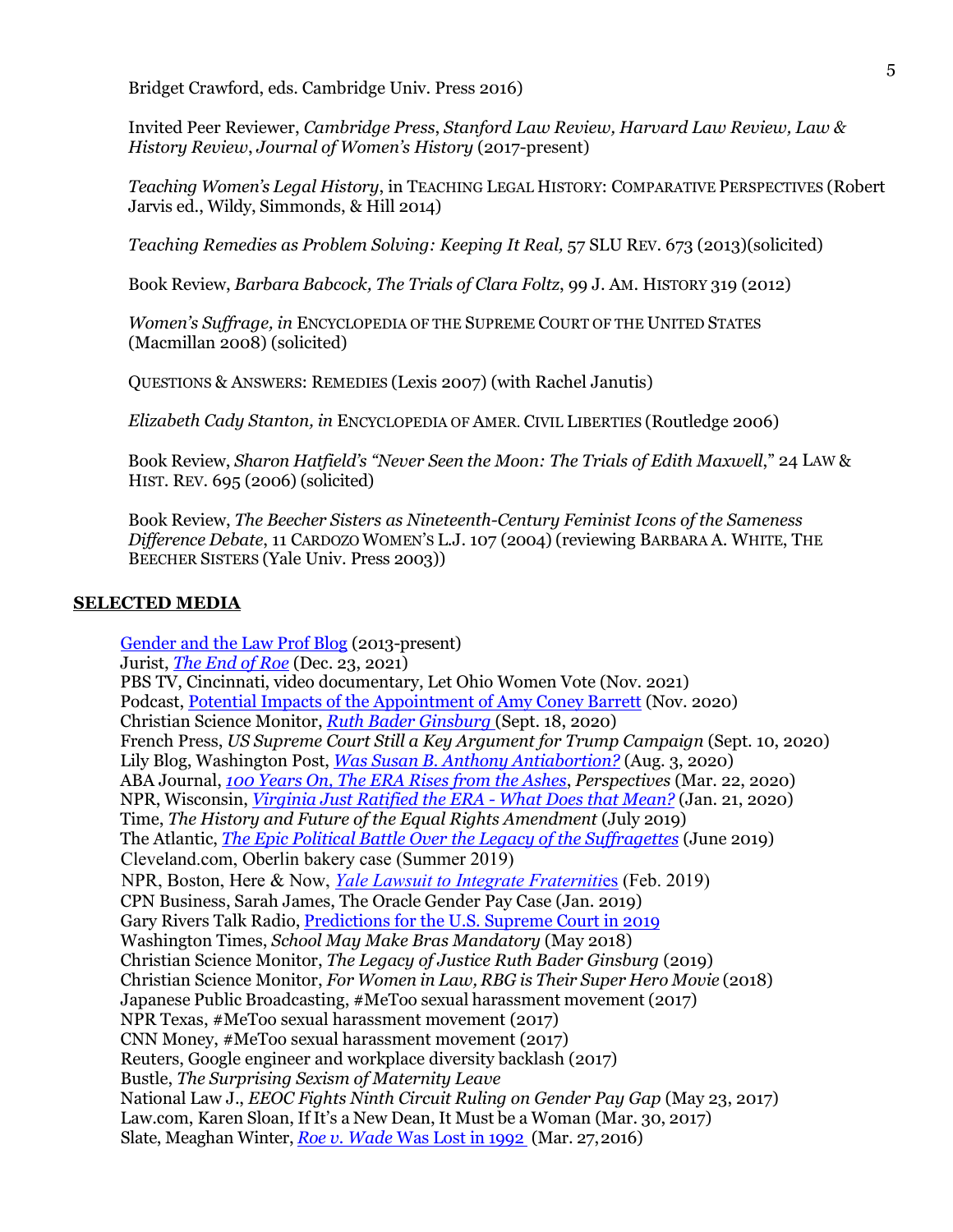NYU Press Blog[, More than a Women's History Month Meme](https://www.fromthesquare.org/elizabeth-cady-stanton/?utm_content=buffer24177&%3Butm_medium=social&%3Butm_source=twitter.com&%3Butm_campaign=buffer&%3B.WNGDf28rJ0w) (Mar. 7, 2017) NYU Press Blog[, Who is Elizabeth Cady Stanton and Why is She on the New \\$10 Bill?](https://www.fromthesquare.org/who-is-elizabeth-cady-stanton-and-why-is-she-on-the-new-10-bill/#.WNGEOW8rJ0w) (May 2016) Guest Blogger, American Constitution Society, "Mainstreaming Women's History" (June 2011) Guest Blogger, Int'l Law Girls, "Feminist Legal History" (April 2009) NPR, Ohio, "Is Sarah Palin a New Feminist?" (2008) CBS News Radio & Bloomberg News, Grandparents' Visitation Rights (2005) Associated Press, Ohio Supreme Court Grandparents' Visitation Case (2005) WAKR, LeBron James' Temporary Injunction (2003)

# **PROFESSIONAL SERVICE**

Admitted to practice: U.S. Supreme Court (2003); California (1991 inactive); Ohio (2011 inactive)

AALS, Remedies Section, Chair (2011-12), Executive Committee (2003-04, 2008-12, 2017-18) Ohio State Bar Association, Antitrust Section, Board of Governors (2003-06) Amicus Brief, Ohio School Boards Assoc., US Supreme Court, *DeRolph v. Ohio* (2003) (school funding) Expert consult, Southern Poverty Law Center, Nineteenth Amendment and Voting Rights (2019-20) Social Science Research Network, Remedies Journal (2015-present), Akron Series (2003-15) Akron Bar Association Fellow

The University of Akron School of Law

Curriculum Committee (2018-present; Chair, 2019-present) Academic & Disciplinary Committee (2002-04; 2019-present) Exploratory Working Group (Chair, Faculty sub-committee, 2020-21) ABA Self-Study Chair & Writer (2016), Committee (2009) Appointments Committee (2001-08, 2011-18, 2021; Chair 2016-17) Law Dean Search Committee (2007) Director and Program Designer, Honors Program (2015-17) Planning & Resource Committee (Chair 2012-14, 2021-22) Faculty Research & Development Committee (Chair 2007-09; 2009-12) Faculty Summer Research Grants Committee (Chair 2005-12, 2017-01) Bar Task Force (2005-06) Order of the Coif Proposal, writer (2003) Alumni and Student Affairs (2000-01) Bylaws Committee (1998-2000; 2007-08) Community Family Relations Council(2012-15)

The University of Akron

Bliss Institute of Applied Politics Director Search (2021) Program partner, Bliss Institute of Applied Politics (2019-20) The University of Akron Press Editorial Board *&Law Series* (2010-19) The University of Akron Women's Studies Academic Advisory Committee (2004-06, 2011-17) Teaching partner, *Gender & History* graduate seminar, Dep't of History, with TJ Boisseau

# **PRESENTATIONS**

### Academic

**"**From the 19th to ERA: Leser v. Garnett and the Validity of Constitutional Amendments," University of Maryland School of Law, Feb. 2022

"Reframing *Griswold*: The Right to Privacy as Ubiquitous Rather than Aberrational," Law & Society Annual Meeting May 2021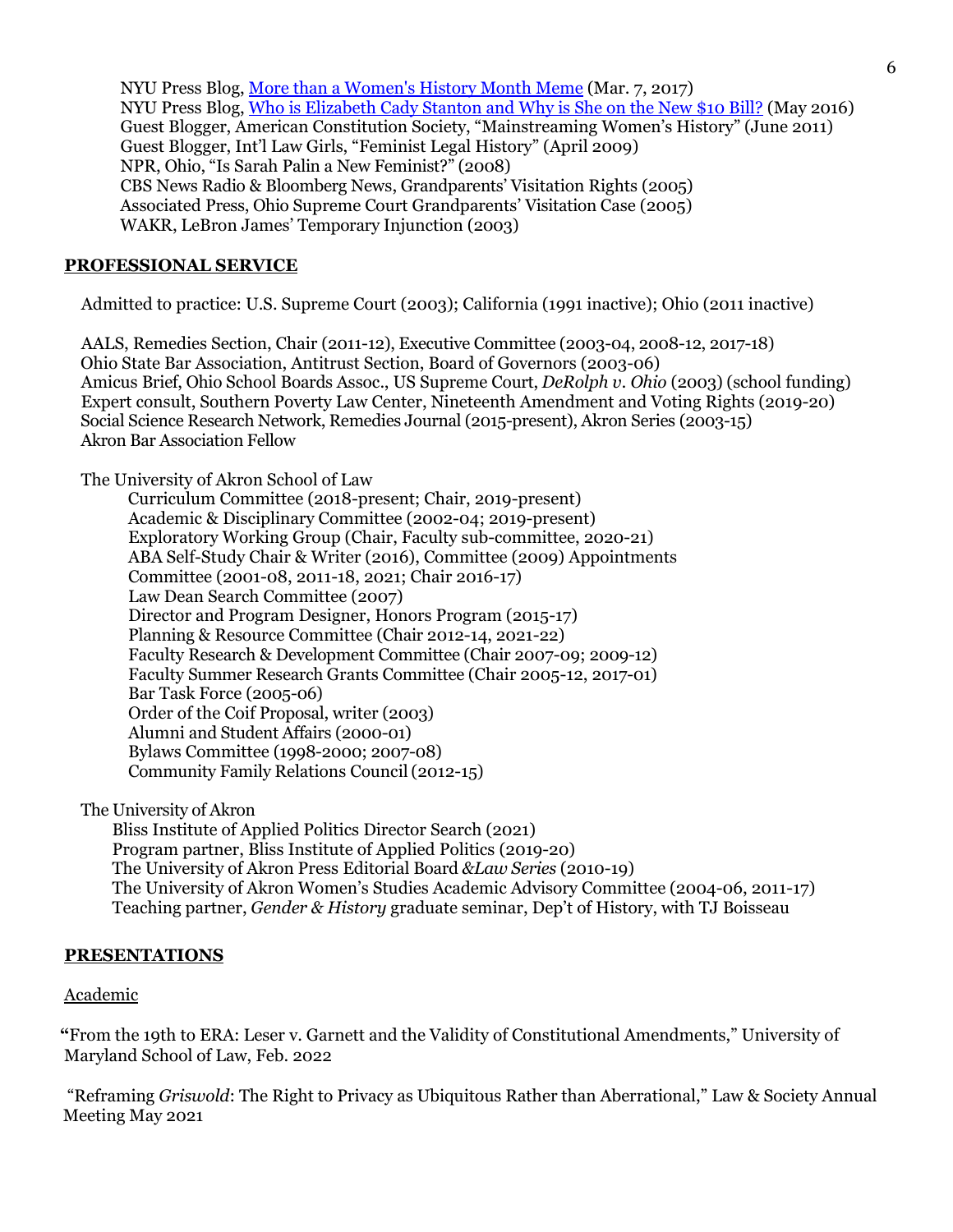"Reclaiming the Long History of the 'Irrelevant' Nineteenth Amendment," Symposium, Minnesota Law Review, *Glass Ceilings, Glass Walls: Intersections in Legal Gender Equality and Voting Rights One Hundred Years After the Nineteenth Amendment*, Apr. 2021

*"*Discerning Remedial Principles in the Supreme Court's Shadow Docket," AALS Annual Meeting, Remedies Section, Jan. 2021

"A History of The Nineteenth Amendment," Ohio Judicial Conference, Annual Meeting, "Breaking Barriers," Aug. 2020

"The Long History of Feminist Legal Theory," Feminist Legal Theory Summer Workshop, July 2020

"The Conventional Narrative of the 19th Amendment . . . Sort of," Center for Constitutional Law, *The 19th Amendment at 100: From the Vote to Gender Equality*, Sept. 2019

Nat'l Constitution Center Podcast, [The Constitutional Legacy of Seneca Falls,](https://nam03.safelinks.protection.outlook.com/?url=https%3A%2F%2Fpodcasts.apple.com%2Fus%2Fpodcast%2Fthe-constitutional-legacy-of-seneca-falls%2Fid83213431%3Fi%3D1000445322185&data=02%7C01%7Crobin4%40uakron.edu%7Ccd466bbec3c34995294608d711d2372f%7Ce8575dedd7f94ecea4aa0b32991aeedd%7C0%7C0%7C636997466870026987&sdata=PNTYK7iNJA%2FuRjKf6WICdXTmpF9CV%2B56pEPdtqYwVeo%3D&reserved=0) July 2019

"From the Vote to Gender Equality," Summit County Women's History Project, Mar. 2019

"First Framings of Women's Legal Rights in the Family," NE Ohio Faculty Colloquium, April 2018

"Leveling Down Gender Equality," Constitutional Remedies Symposium, The Center for Constitutional Law at Akron, Nov. 2018

[New Books Network Podcast,](http://newbooksnetwork.com/tracy-a-thomas-elizabeth-cady-stanton-and-the-feminist-foundations-of-family-law-nyu-press-2016/) *Elizabeth Cady Stanton & the Feminist Foundations of Family Law*, July 2017

Book Talk: *[Elizabeth Cady Stanton & the Feminist Foundations of Family Law](https://www.youtube.com/watch?v=JDJ0Pyzux4s&%3Bfeature=youtu.be)*, The University of Akron School of Law, Feb. 9, 2017

Book Talk, *Elizabeth Cady Stanton and the Feminist Foundations of Family Law*, Hudson Library & Historic Society, Jan. 2017

"Reconsidering Gender Quotas," Fifth Constitutional Law Conference, Center for Constitutional Law, *Feminist Judgments*, Oct. 2016

"The Continuing Reverberations of *Obergefell*," Ohio Probate, Juvenile, and Domestic Relations Judges Annual Meeting, June 2016

"*Lochner's* Gendered Legacy," NE Ohio Faculty Colloquium, Cleveland, Oct. 2015

"Understanding the Development of Nineteenth-Century Divorce Law Through Gender," University of Akron, Rethinking Gender Series, Oct. 2014

"Supreme Court Review: Legalistic Argle-Bargle," University of Akron School of Law, Sept. 2013

"Misappropriating Women's History in the Law and Politics of Abortion," Social Justice Feminism Conference, University of Cincinnati Law School, Oct. 2012

"'What Do You Women Want:' Elizabeth Cady Stanton and the Feminist Foundations of Marital Property Law," Central States Law Schools Association Meeting, Cleveland, OH, Oct. 2012

"The Struggle for Gender Equality in the Northern District of Ohio," *Symposium, Justice and Legal Change on the Shores of Lake Erie*, Akron Law School, Sept. 2012